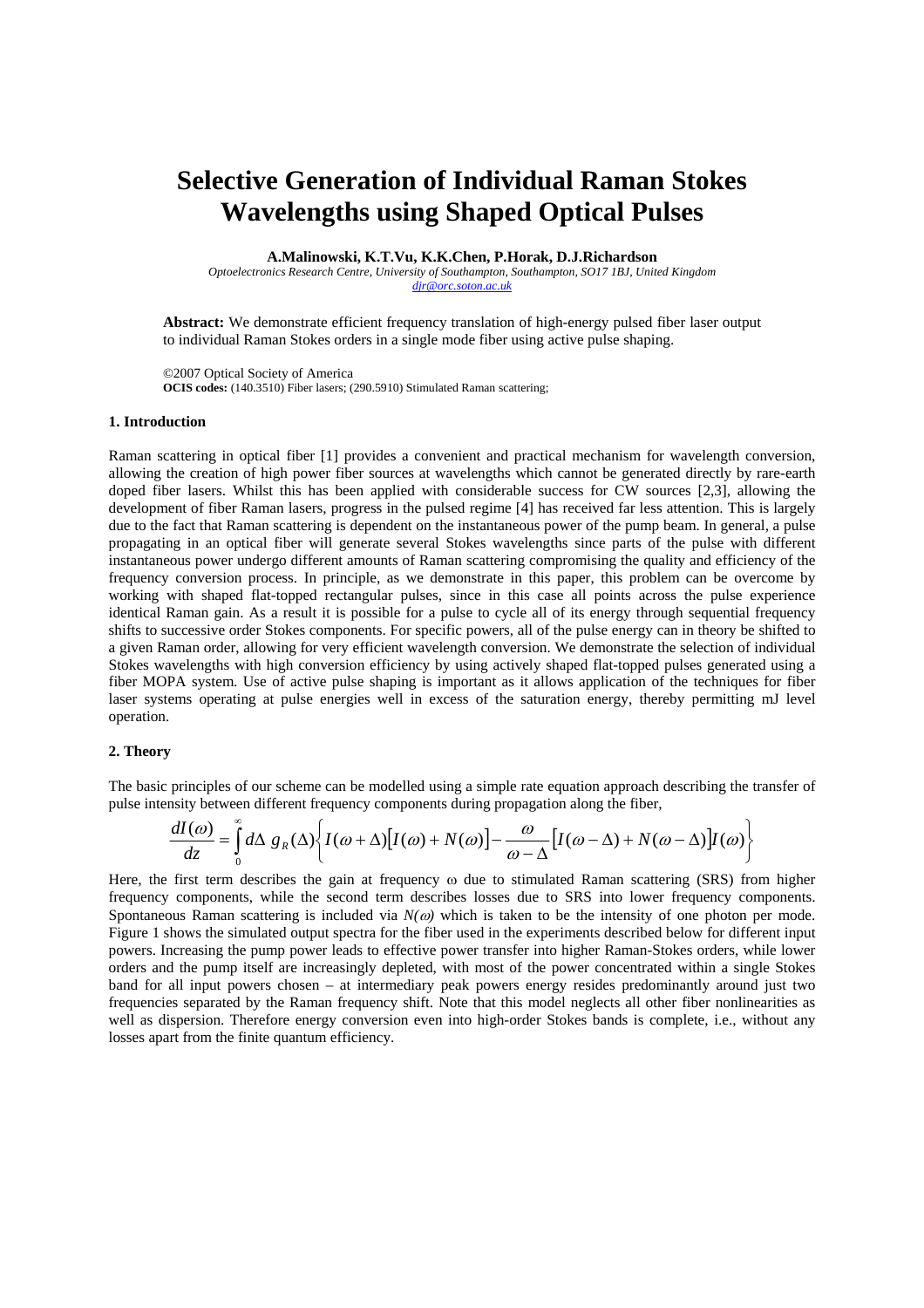

Figure 1. Modelled output spectra for varying input powers for a fiber with L=41m,  $A_{eff}=30 \mu m^2$ ,  $g_R=10^{-13}$  m/W.

## **3. MOPA system and pulse shaping**

A fully fiberized MOPA system consisting of a directly-modulated semiconductor diode as a seed laser and rareearth doped fiber amplifiers offers great flexibility in varying the pulse parameters, such as pulse duration and peak power. To achieve high pulse energies (mJ regime) and high peak powers (10kW regime) requires gains in excess of 40-50dB due to the relatively modest peak powers derivable from the diode seed. At this level of gain and given the relatively modest saturation energies associated with doped fibers, significant pulse reshaping due to depletion of the inversion over the timescale of the pulse can take place within the amplification chain [5]. This has consequences for applications where pulse shape is critical, such as the Raman frequency conversion described here. We have previously demonstrated preshaping of the pulses from the seed laser in order to generate square (and other) output pulses [6]. Here we use our ability to select the desired flat-topped output pulse shape in order to control the Raman frequency conversion. An isolator was used to prevent back reflection to the MOPA.

#### **4. Stokes generation**

The output of the MOPA was launched into a 41m length of single mode fiber (Corning Hi1060). The maximum total power launched into the fiber was limited to only 1.8W when the MOPA was operating at 20 kHz, corresponding to a maximum launched pulse energy of 90 μJ. Pulse duration was 100 ns pulses.



Figure 2. Input pulse shape and spectrum at input (dotted) and output (solid) of single mode fiber without active shaping of seed pulses.

Figure 2 shows the results of Raman generation when no active pulse shaping was applied. In this case the launched pulse of 100 ns duration has a peak power at the leading edge of around 2 kW, declining to 400 W in the tail of the pulse. This figure shows efficient Raman conversion with several Stokes orders generated.